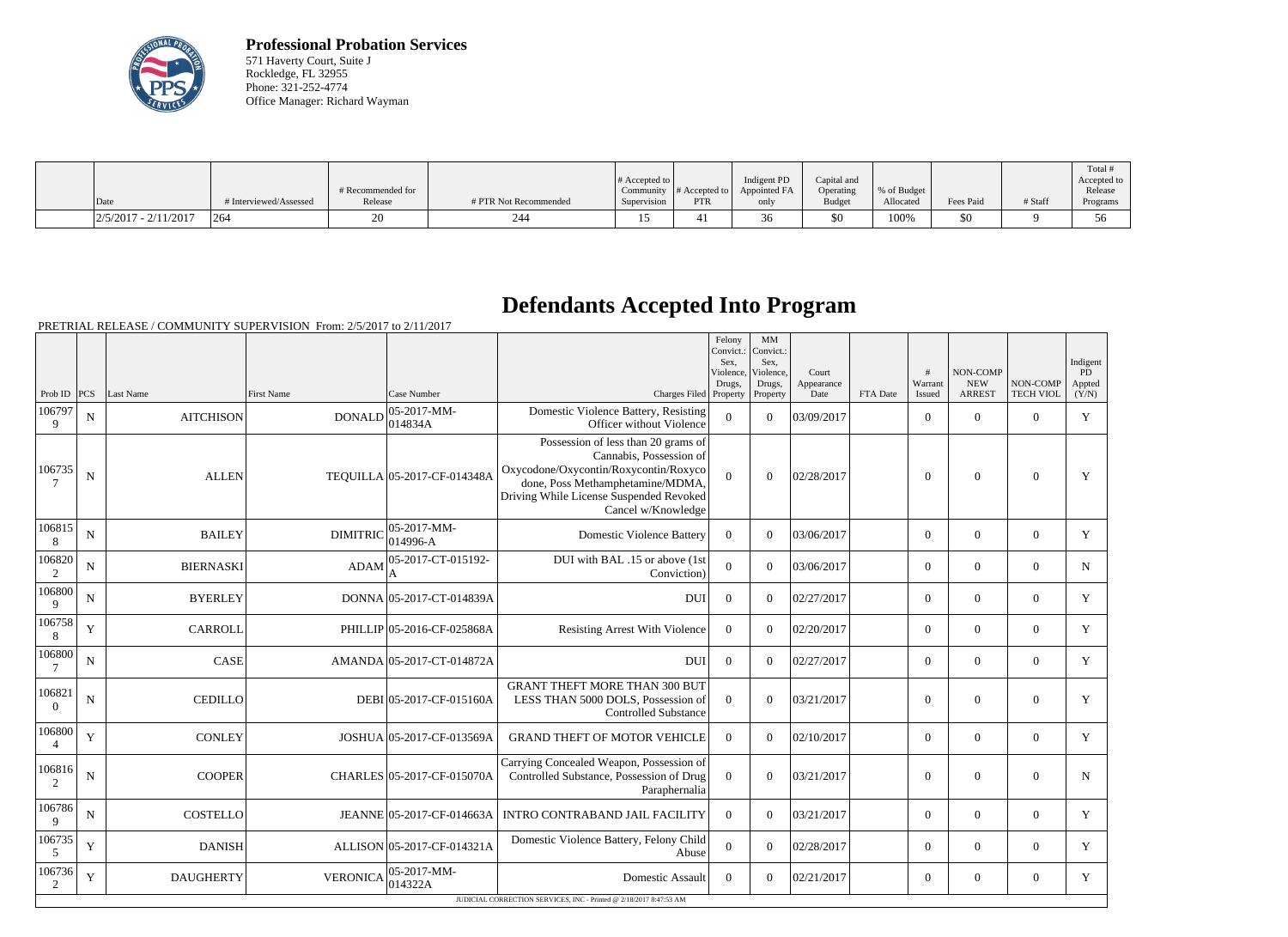## **Defendants Accepted Into Program**

|                          |             |                  |                   |                               |                                                                                                                           | Felony<br>Convict.:<br>Sex,<br>Violence,<br>Drugs, | MM<br>Convict.:<br>Sex,<br>Violence,<br>Drugs, | Court<br>Appearance |          | #<br>Warrant     | NON-COMP<br><b>NEW</b> | NON-COMP         | Indigent<br>PD<br>Appted |
|--------------------------|-------------|------------------|-------------------|-------------------------------|---------------------------------------------------------------------------------------------------------------------------|----------------------------------------------------|------------------------------------------------|---------------------|----------|------------------|------------------------|------------------|--------------------------|
| Prob ID $ PCS $          |             | Last Name        | <b>First Name</b> | Case Number                   | Charges Filed Property                                                                                                    |                                                    | Property                                       | Date                | FTA Date | Issued           | <b>ARREST</b>          | <b>TECH VIOL</b> | (Y/N)                    |
| 106821                   | $\mathbf Y$ | <b>DAVIS</b>     |                   | KAELAN 05-2017-CT-015167A     | DUI, No Motorcycle Endorsement                                                                                            | $\boldsymbol{0}$                                   | $\theta$                                       | 03/06/2017          |          | $\overline{0}$   | $\Omega$               | $\overline{0}$   | $\mathbf Y$              |
| 106745<br>9              | ${\bf N}$   | <b>DRODDY</b>    | <b>KATIE</b>      | $ 05-2017-MM-$<br>014364A     | <b>Domestic Violence Battery</b>                                                                                          | $\overline{0}$                                     | $\theta$                                       | 02/27/2017          |          | $\overline{0}$   | $\overline{0}$         | $\overline{0}$   | Y                        |
| 106814<br>2              | ${\bf N}$   | <b>DUNN</b>      | <b>DONNA</b>      | $ 05-2017-MM-$<br>$015002-A$  | <b>Domestic Violence Battery</b>                                                                                          | $\boldsymbol{0}$                                   | $\theta$                                       | 03/06/2017          |          | $\overline{0}$   | $\theta$               | $\overline{0}$   | Y                        |
| 106798<br>2              | $\mathbf Y$ | <b>FISHER</b>    |                   | ALEC 05-2016-CF-035385A       | Possession of less than 20 grams of<br>Cannabis                                                                           | $\boldsymbol{0}$                                   | $\Omega$                                       | 03/14/2017          |          | $\overline{0}$   | $\overline{0}$         | $\overline{0}$   | $\mathbf N$              |
| 106771<br>9              | ${\bf N}$   | <b>FRANK</b>     | <b>JARED</b>      | 05-2017-CT-014688-            | Racing on Highways                                                                                                        | $\boldsymbol{0}$                                   | $\theta$                                       | 03/02/2017          |          | $\overline{0}$   | $\Omega$               | $\overline{0}$   | ${\bf N}$                |
| 106741<br>9              | $\mathbf Y$ | <b>FREEMAN</b>   |                   | ELISHA 05-2017-CF-010794A     | Battery, Domestic Violence Battery                                                                                        | $\boldsymbol{0}$                                   | $\theta$                                       | 03/11/2017          |          | $\overline{0}$   | $\overline{0}$         | $\overline{0}$   | $\mathbf Y$              |
| 106799                   | ${\bf N}$   | <b>GARVER</b>    |                   | ADAM 05-2017-CF-014830A       | Burglary Of A Conveyance, Possession of<br><b>Controlled Substance</b>                                                    | $\overline{0}$                                     | $\theta$                                       | 03/07/2017          |          | $\overline{0}$   | $\theta$               | $\overline{0}$   | Y                        |
| 106736<br>3              | $\mathbf N$ | <b>HANKO</b>     |                   | BRANDON 05-2017-CF-014360A    | POSSESSION OF COCAINE                                                                                                     | $\overline{0}$                                     | $\theta$                                       | 02/28/2017          |          | $\overline{0}$   | $\overline{0}$         | $\overline{0}$   | $\mathbf N$              |
| 106744<br>5              | ${\bf N}$   | <b>HOSKIN</b>    |                   | JENNIFER 05-2017-CT-014399A   | <b>DUI</b>                                                                                                                | $\boldsymbol{0}$                                   | $\theta$                                       | 03/02/2017          |          | $\overline{0}$   | $\Omega$               | $\overline{0}$   | Y                        |
| 106740<br>9              | $\mathbf N$ | <b>HOWE</b>      |                   | JOSEPH 05-2017-CT-014384A     | <b>DUI</b>                                                                                                                | $\overline{0}$                                     | $\theta$                                       | 03/02/2017          |          | $\overline{0}$   | $\Omega$               | $\overline{0}$   | $\mathbf N$              |
| 106820<br>6              | ${\bf N}$   | <b>JOHNSON</b>   | <b>ZACHARY</b>    | 05-2017-CT-015193-            | <b>DUI</b>                                                                                                                | $\boldsymbol{0}$                                   | $\theta$                                       | 03/06/2017          |          | $\theta$         | $\theta$               | $\overline{0}$   | $\mathbf N$              |
| 106740                   | ${\bf N}$   | <b>KAIN</b>      |                   | HEIDI 05-2017-CT-014383A      | <b>DUI</b>                                                                                                                | $\overline{0}$                                     | $\theta$                                       | 03/02/2017          |          | $\overline{0}$   | $\overline{0}$         | $\overline{0}$   | $\mathbf N$              |
| 106821<br>2              | $\mathbf Y$ | <b>KRAMER</b>    |                   | BRUCE 05-2017-CT-015174A      | <b>DUI</b>                                                                                                                | $\boldsymbol{0}$                                   | $\theta$                                       | 03/06/2017          |          | $\overline{0}$   | $\Omega$               | $\overline{0}$   | Y                        |
| 106817<br>$\overline{0}$ | ${\bf N}$   | <b>LASSITER</b>  | <b>LAQUAN</b>     | 05-2017-MM-<br>015052A        | Trespass Structure or Conveyance,<br>Possession of less than 20 grams of<br>Cannabis, Possession of Drug<br>Paraphernalia | $\mathbf{0}$                                       | $\overline{0}$                                 | 03/06/2017          |          | $\boldsymbol{0}$ | $\overline{0}$         | $\overline{0}$   | Y                        |
| 106798<br>5              | $\mathbf Y$ | <b>LEWIS</b>     | <b>JACOB</b>      | 05-2017-MM-<br>014824A        | <b>Domestic Violence Battery</b>                                                                                          | $\boldsymbol{0}$                                   | $\boldsymbol{0}$                               | 03/02/2017          |          | $\overline{0}$   | $\overline{0}$         | $\overline{0}$   | Y                        |
| 106766<br>3              | ${\bf N}$   | <b>LOCKE</b>     | <b>SHARON</b>     | 05-2017-MM-<br> 014503A       | <b>Domestic Violence Battery</b>                                                                                          | $\boldsymbol{0}$                                   | $\theta$                                       | 02/27/2017          |          | $\overline{0}$   | $\boldsymbol{0}$       | $\overline{0}$   | Y                        |
| 106799<br>6              | ${\bf N}$   | <b>LOPEZ</b>     |                   | GUADALUPE 05-2017-CT-014845A  | <b>DUI</b>                                                                                                                | $\boldsymbol{0}$                                   | $\boldsymbol{0}$                               | 03/06/2017          |          | $\overline{0}$   | $\overline{0}$         | $\overline{0}$   | N                        |
| 106815<br>6              | ${\bf N}$   | <b>MARTIN</b>    | WHITFIELD         | $05-2017-MM$ -<br>$ 015018-A$ | <b>CRIMINAL MISCHIEF 200 OR LESS</b>                                                                                      | $\boldsymbol{0}$                                   | $\boldsymbol{0}$                               | 03/06/2017          |          | $\overline{0}$   | $\overline{0}$         | $\overline{0}$   | Y                        |
| 106753<br>3              | ${\bf N}$   | <b>MATKOWSKI</b> |                   | KAITLIN 05-2017-CT-014529A    | DUI                                                                                                                       | $\boldsymbol{0}$                                   | $\Omega$                                       | 03/02/2017          |          | $\overline{0}$   | $\overline{0}$         | $\overline{0}$   | N                        |
| 106772<br>5              | ${\bf N}$   | <b>MCMORROW</b>  |                   | JUSTIN 05-2017-CT-014681A     | DUI with BAL .15 or above (1st<br>Conviction), Failure or Refusal to Sign a<br><b>Summons or Citation</b>                 | $\mathbf{0}$                                       | $\overline{0}$                                 | 03/02/2017          |          | $\boldsymbol{0}$ | $\boldsymbol{0}$       | $\boldsymbol{0}$ | N                        |
| 106815<br>3              | ${\bf N}$   | <b>MILLIKEN</b>  | <b>DIRK</b>       | 05-2017-MM-<br>$015022 - A$   | Trespass after warning                                                                                                    | $\boldsymbol{0}$                                   | $\boldsymbol{0}$                               | 03/06/2017          |          | $\boldsymbol{0}$ | $\overline{0}$         | $\overline{0}$   | Y                        |
|                          |             |                  |                   |                               | JUDICIAL CORRECTION SERVICES, INC - Printed @ 2/18/2017 8:47:53 AM                                                        |                                                    |                                                |                     |          |                  |                        |                  |                          |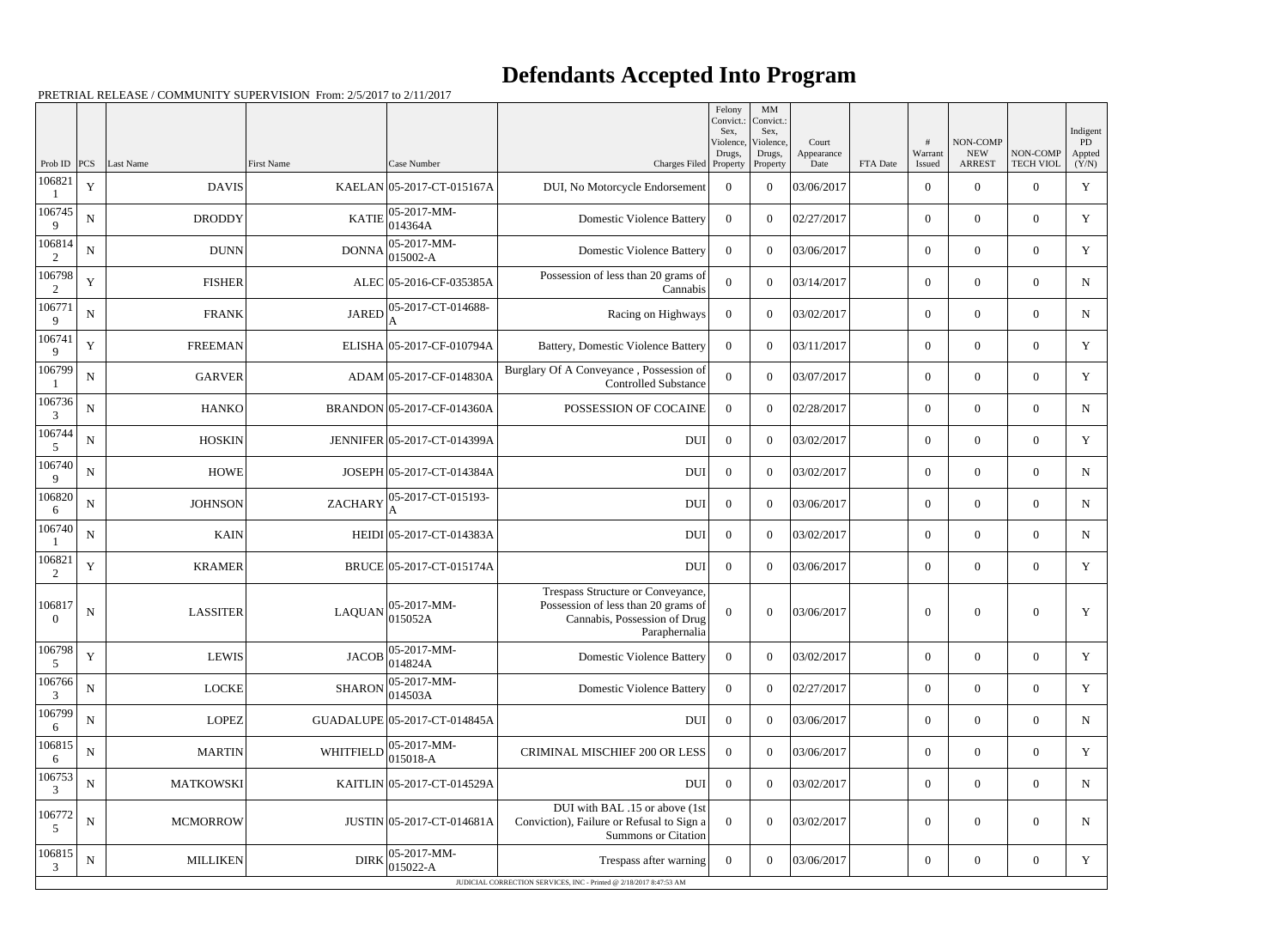## **Defendants Accepted Into Program**

| Prob ID<br>106735  | PCS <br>$\mathbf Y$ |                   |                   |                                          |                                                                                                                                                                                                                  |                     | Sex,                            |                             |          |                   |                                         |                              | Indigent              |
|--------------------|---------------------|-------------------|-------------------|------------------------------------------|------------------------------------------------------------------------------------------------------------------------------------------------------------------------------------------------------------------|---------------------|---------------------------------|-----------------------------|----------|-------------------|-----------------------------------------|------------------------------|-----------------------|
|                    |                     | Last Name         | <b>First Name</b> | Case Number                              | Charges Filed Property                                                                                                                                                                                           | Violence,<br>Drugs, | Violence,<br>Drugs,<br>Property | Court<br>Appearance<br>Date | FTA Date | Warrant<br>Issued | NON-COMP<br><b>NEW</b><br><b>ARREST</b> | NON-COMP<br><b>TECH VIOL</b> | PD<br>Appted<br>(Y/N) |
| 8                  |                     | <b>MOORE</b>      |                   | MARY 05-2016-CF-014262A                  | ON SITE VOP:BATTERY                                                                                                                                                                                              | $\overline{0}$      | $\theta$                        | 03/01/2017                  |          | $\overline{0}$    | $\overline{0}$                          | $\overline{0}$               | $\mathbf Y$           |
| 106732<br>8        | ${\bf N}$           | <b>MOYER</b>      |                   | CRAIG 05-2017-CT-014350A                 | <b>DUI</b>                                                                                                                                                                                                       | $\overline{0}$      | $\theta$                        | 03/02/2017                  |          | $\overline{0}$    | $\overline{0}$                          | $\overline{0}$               | ${\bf N}$             |
| 106815             | ${\bf N}$           | <b>MUSGROVE</b>   |                   | CORNEILUS 05-2017-CF-015021A             | NEGLECT OF CHILD (2 CTS), Domestic<br>Battery By Strangulation, Resisting<br>Officer without Violence, Possession of<br>less than 20 grams of Cannabis, Possession<br>of Drug Paraphernalia                      | $\theta$            | $\Omega$                        | 03/07/2017                  |          | $\theta$          | $\theta$                                | $\overline{0}$               | Y                     |
| 106799<br>3        | ${\bf N}$           | <b>PARVIAINEN</b> | <b>CHELSIE</b>    | $ 05-2017-MM-$<br>015005-A               | Possession of less than 20 grams of<br>Cannabis                                                                                                                                                                  | $\boldsymbol{0}$    | $\overline{0}$                  | 03/06/2017                  |          | $\overline{0}$    | $\overline{0}$                          | $\overline{0}$               | $\mathbf N$           |
| 106814             | $\mathbf N$         | <b>PATEL</b>      | <b>KAJAL</b>      | 05-2017-MM-<br>$ 015006 - A$             | Possession of Drug Paraphernalia                                                                                                                                                                                 | $\overline{0}$      | $\theta$                        | 03/06/2017                  |          | $\overline{0}$    | $\overline{0}$                          | $\overline{0}$               | $\mathbf N$           |
| 106800<br>3        | $\mathbf N$         | <b>PICKETT</b>    |                   |                                          | Possession of Heroin, Possession of<br>Controlled Substance, Tampering<br>CHACE 05-2017-CF-014825A   w/Physical Evidence, Possession Drug Para<br>(4 cts), Driving While License<br>Susp/Cancel/Rev -1st Offense | $\overline{0}$      | $\Omega$                        | 03/07/2017                  |          | $\overline{0}$    | $\theta$                                | $\theta$                     | Y                     |
| 106797             | $\mathbf N$         | <b>POINDEXTER</b> |                   | KATHY 05-2017-CF-014847A                 | POSSESSION OF COCAINE, Possession<br>of Drug Paraphernalia, VOMO: POSS OF<br>OPEN CONTAINER OF ALCOHOLIC<br><b>BEVERAGE</b>                                                                                      | $\Omega$            | $\Omega$                        | 03/07/2017                  |          | $\theta$          | $\theta$                                | $\boldsymbol{0}$             | Y                     |
| 106735<br>6        | $\mathbf Y$         | <b>RAMIREZ</b>    |                   | $ 05-2017-MM-$<br>$LISA _{014334A}^{00}$ | <b>Domestic Violence Battery</b>                                                                                                                                                                                 | $\overline{0}$      | $\overline{0}$                  | 02/21/2017                  |          | $\overline{0}$    | $\overline{0}$                          | $\mathbf{0}$                 | $\mathbf N$           |
| 106736<br>$\theta$ | ${\bf N}$           | <b>REYNOLDS</b>   | <b>RANDALL</b>    | $ 05-2017-MM-$<br> 014346A               | Resisting Officer without Violence                                                                                                                                                                               | $\overline{0}$      | $\Omega$                        | 02/21/2017                  |          | $\overline{0}$    | $\mathbf{0}$                            | $\overline{0}$               | Y                     |
| 106766<br>$\theta$ | $\mathbf Y$         | <b>RIVERS</b>     |                   | JAMES 05-2016-CF-049393A                 | <b>Resisting Arrest With Violence</b>                                                                                                                                                                            | $\overline{0}$      | $\theta$                        | 02/20/2017                  |          | $\overline{0}$    | $\overline{0}$                          | $\overline{0}$               | Y                     |
| 106816<br>6        | $\mathbf N$         | <b>RUDOLPH</b>    | <b>ROBIN</b>      | 05-2017-MM-<br> 015007A                  | Domestic Violence Battery, Possession of<br>Drug Paraphernalia                                                                                                                                                   | $\boldsymbol{0}$    | $\overline{0}$                  | 02/27/2017                  |          | $\overline{0}$    | $\overline{0}$                          | $\overline{0}$               | Y                     |
| 106735<br>9        | Y                   | <b>SHUMATE</b>    |                   | TERESA 05-2017-CF-014340A                | Poss Methamphetamine, 3 CTS Poss<br>Controlled Substance w/o RX, Possession<br>of Drug Paraphernalia                                                                                                             | $\theta$            | $\overline{0}$                  | 02/28/2017                  |          | $\boldsymbol{0}$  | $\boldsymbol{0}$                        | $\overline{0}$               | Y                     |
| 106816             | N                   | <b>SMITH</b>      |                   | ELIZABETH 05-2017-CT-015025A             | DUI, DUI w/Property Damage (2cts)                                                                                                                                                                                | $\overline{0}$      | $\theta$                        | 02/27/2017                  |          | $\overline{0}$    | $\overline{0}$                          | $\overline{0}$               | Y                     |
| 106818<br>9        | ${\bf N}$           | <b>STARRETT</b>   |                   | EARL 05-2017-CT-015171A                  | <b>DUI</b>                                                                                                                                                                                                       | $\mathbf{0}$        | $\theta$                        | 03/06/2017                  |          | $\overline{0}$    | $\boldsymbol{0}$                        | $\overline{0}$               | $\mathbf N$           |
| 106820<br>8        | $\mathbf N$         | <b>TILLER</b>     | <b>WILLIAM</b>    | $ 05-2017-MM-$<br>015194A                | DUI, Resisting Officer without Violence                                                                                                                                                                          | $\overline{0}$      | $\overline{0}$                  | 03/06/2017                  |          | $\overline{0}$    | $\overline{0}$                          | $\overline{0}$               | $\mathbf N$           |
| 106815             | $\mathbf N$         | <b>TRIPP</b>      |                   | KEVIN 05-2017-CF-015008A                 | Possession of Drug Paraphernalia,<br>POSSESSION OF COCAINE                                                                                                                                                       | $\theta$            | $\theta$                        | 03/07/2017                  |          | $\overline{0}$    | $\overline{0}$                          | $\overline{0}$               | Y                     |
| 106781<br>8        | $\mathbf Y$         | <b>WALKER</b>     |                   | SHANTUA 05-2016-CF-048871A               | (2 CTS) Neglect of Child, (2 CTS)<br>Contribute Delinquency/Dependency of<br>Minor, No Valid Driver's License                                                                                                    | $\overline{0}$      | $\theta$                        | 03/21/2017                  |          | $\boldsymbol{0}$  | $\boldsymbol{0}$                        | $\boldsymbol{0}$             | Y                     |
| 106775             | $\mathbf N$         | WEINHOLD          | <b>MICHELLE</b>   | $ 05-2017-MM-$<br>014726A                | Possession of less than 20 grams of<br>Cannabis, Possession of Drug<br>Paraphernalia<br>JUDICIAL CORRECTION SERVICES, INC - Printed @ 2/18/2017 8:47:53 AM                                                       | $\overline{0}$      | $\theta$                        | 03/06/2017                  |          | $\boldsymbol{0}$  | $\boldsymbol{0}$                        | $\boldsymbol{0}$             | $\mathbf N$           |